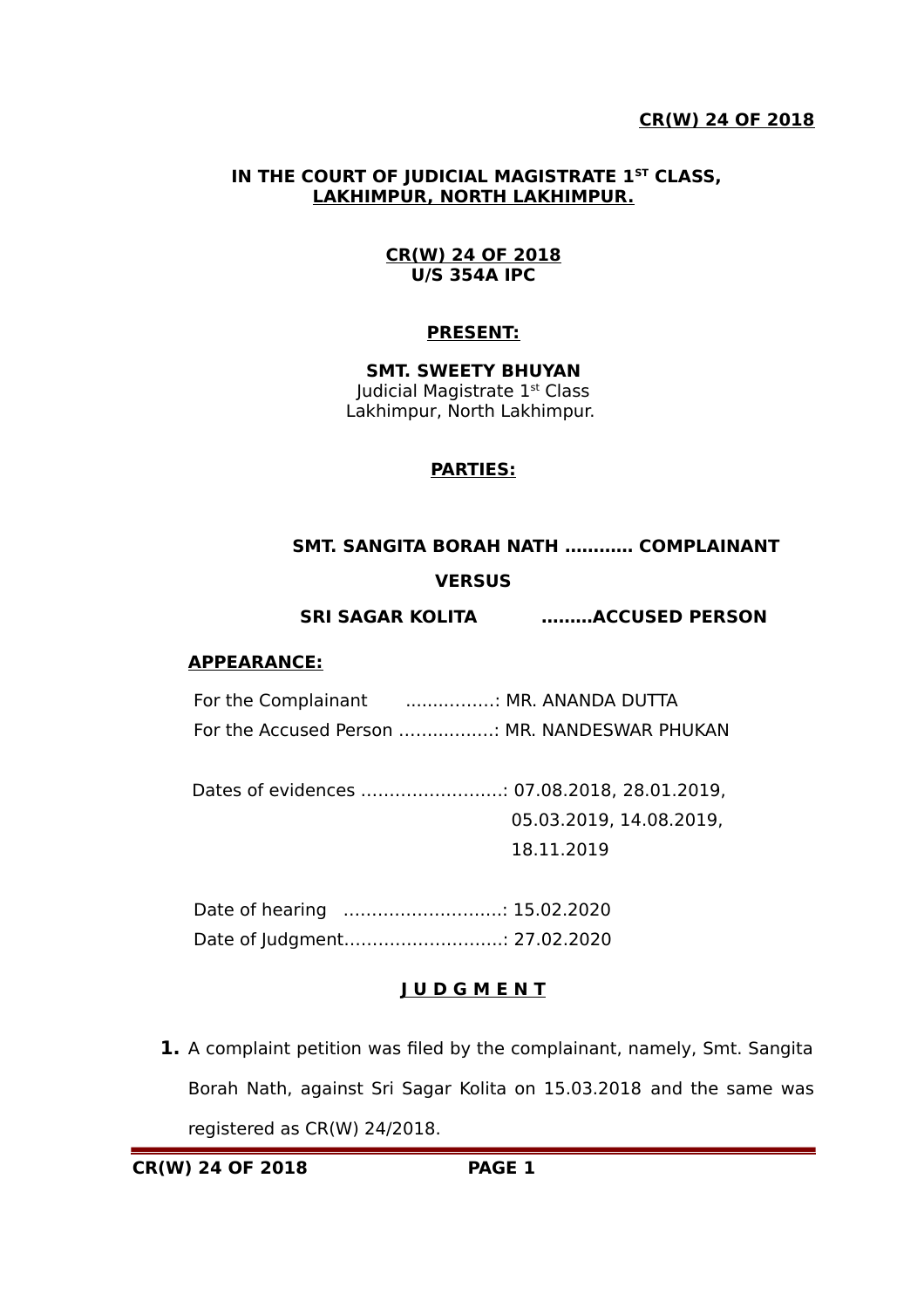- **2.** The complainant and her witnesses were examined and finding sufficient prima facie material against the accused Sri Sagar Kolita under Sections 354A/354/447 of IPC, summon was issued to the accused.
- **3.** The accused person appeared before the court on receipt of summon and prayed for bail, which was allowed.
- **4.** The complainant produced her witnesses and evidence before charge were recorded and after hearing and on perusal of the case record, sufficient material against the accused Sri Sagar Kolita was found under Section 354A of IPC and the particular of the said offence was read over and explained to the accused person to which he pleaded not guilty and claimed to be tried. Formal charge was framed accordingly.
- **5.** The complainant lodged the complaint against the accused person stating therein that on 14.03.2018 at about 10 A.M. the accused came in front of the house of the complainant and uttered obscene words and knowing that the complainant was alone, he entered into her house and asked for a glass of water. When the complainant brought the glass of water and gave it to the accused, the accused caught her hand and with ill-intention tore her wearing apparel. The complainant, as such, shouted and Sabita Nath, Biju Koch and Bipul Nath came and the accused then fled away. Hence, the case.
- **6.** In support of the case, the prosecution has adduced 4 (four) PWs. The statement of the accused was recorded under Section 313 Cr.P.C. and the accused person denied of committing the alleged offence and denied to adduce evidence in his support.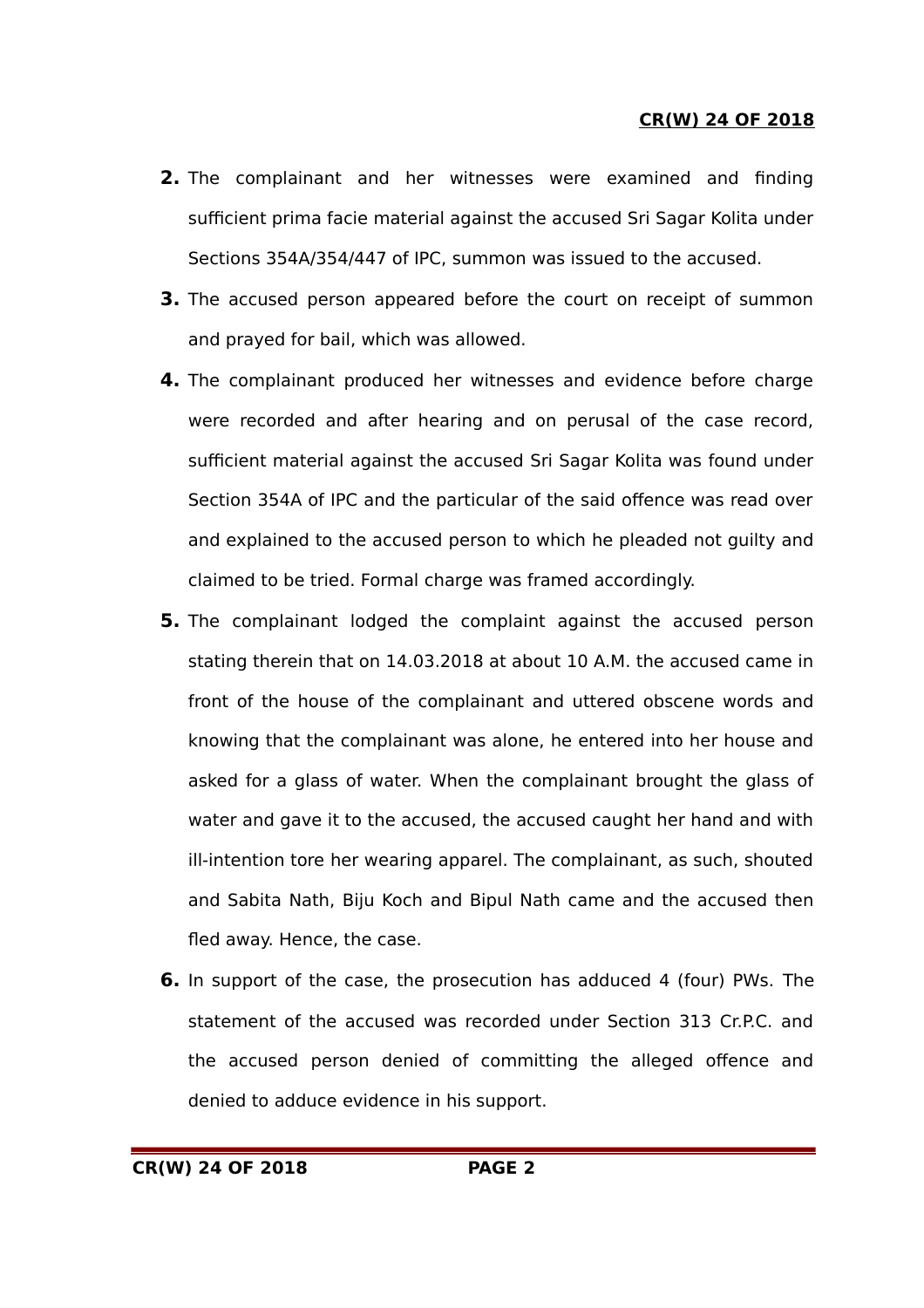**7.** After perusing the case record and hearing both sides the following point of determination is framed:

# **The Point for Determination is :**

(i) Whether the accused person, on 14.03.2018 at 10:00 A.M. in the house of the complainant, caught hold of the hand of the complainant and pulled her towards you and tore her clothes, and thereby committed an offence punishable under section **354A** IPC?

# **DISCUSSION, DECISION AND REASONS THEREOF:**

- **8.** The complainant stated in her complaint petition that on 14.03.2018 at about 10 A.M. the accused came in front of the house of the complainant and uttered obscene words and knowing that the complainant was alone, he entered into her house and asked for a glass of water. When the complainant brought the glass of water and gave it to the accused, the accused caught her hand and with ill-intention tore her wearing apparel. The complainant, as such, shouted and Sabita Nath, Biju Koch and Bipul Nath came and the accused then fled away.
- **9.** The charge framed against the accused is under Section 354A of IPC, i.e., for the offence of sexual harassment. According to the said Section, (1) a man committing any of the following acts-
	- (i) physical contact and advances involving unwelcome and explicit sexual overtures; or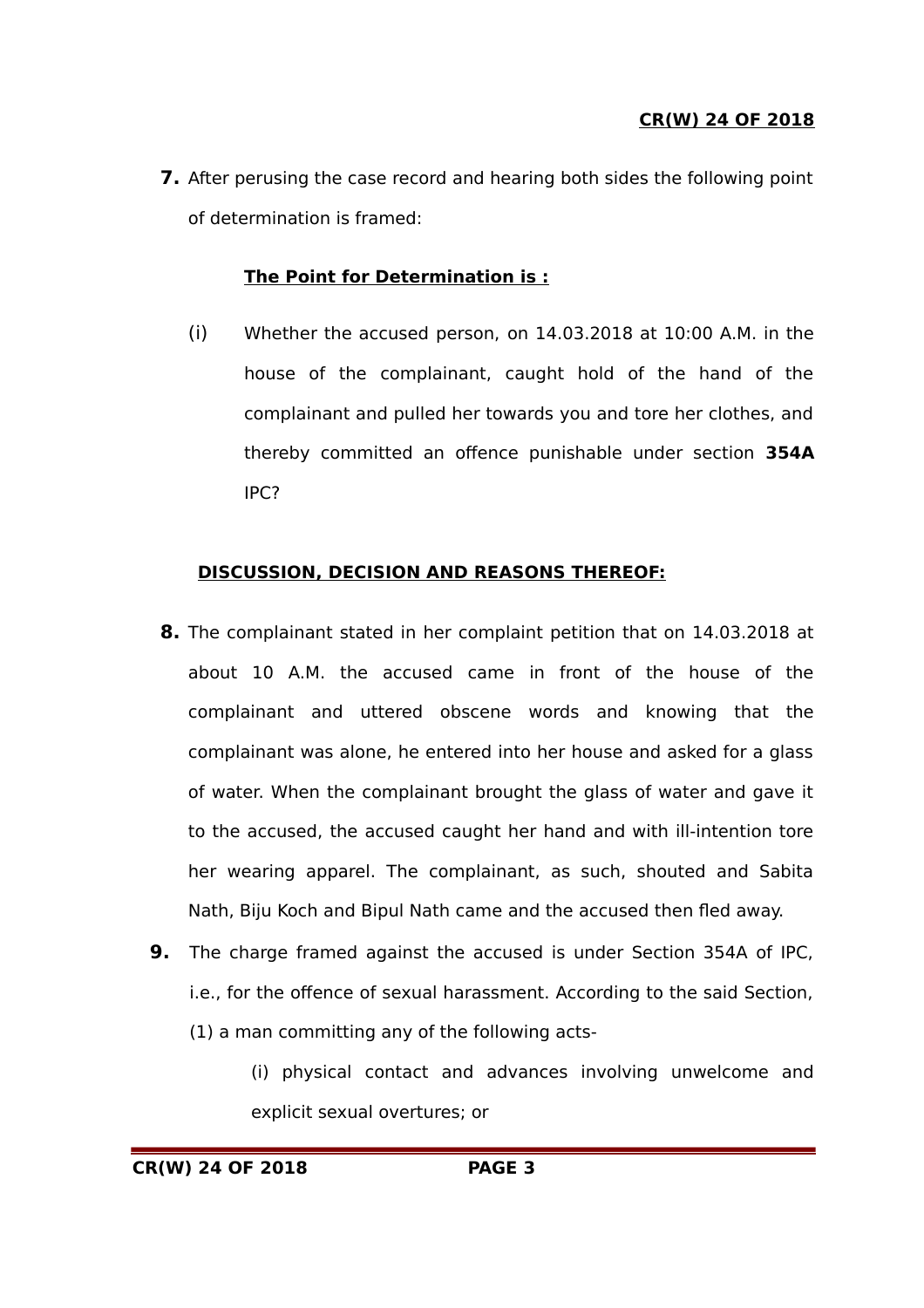- (ii) a demand or request for sexual favours; or
- (iii) showing pornography against the will of a woman; or
- (iv) making sexually coloured remarks,

shall be guilty of the offence of sexual harassment.

- **10.**On the basis of the allegations of the complainant, the act alleged falls under No.(i) of Section 354A(1) of IPC. The complainant in her evidence before the court as PW1 stated that on 14.03.2018 at about 10:00 A.M., the accused entered into in her house and asked for water and as such, when she gave him the glass, he caught hold of her hand and pulled her towards him and tore her cloths, as such, she shouted for help and then her neighbour Biju Koch and after that Sabita Nath came for help and seeing them the accused person ran away.
- **11.** The PW2 Sabita Nath stated in her evidence that on 14.03.2018 at about 10:00 A.M., she heard the cries of the complainant from her house, while she was on her way to attend the meeting. The complainant was crying "morilu – O" "morilu – O", as such, she went there and saw the complainant and her cloths were torn and she was naked. The PW2 did not see the accused person there. On asking she stated that the accused Sagar Kolita asked for a glass of water, and thereafter, he tore her cloths and turned her naked.
- **12.** The PW3 Biju Koch stated in his evidence that on 14.03.2018 at about 10 to 10:30 A.M., he was going to a shop and then he heard cries in the house of the complainant and, as such, he went in the house of the complainant. He also saw the accused coming out of her house.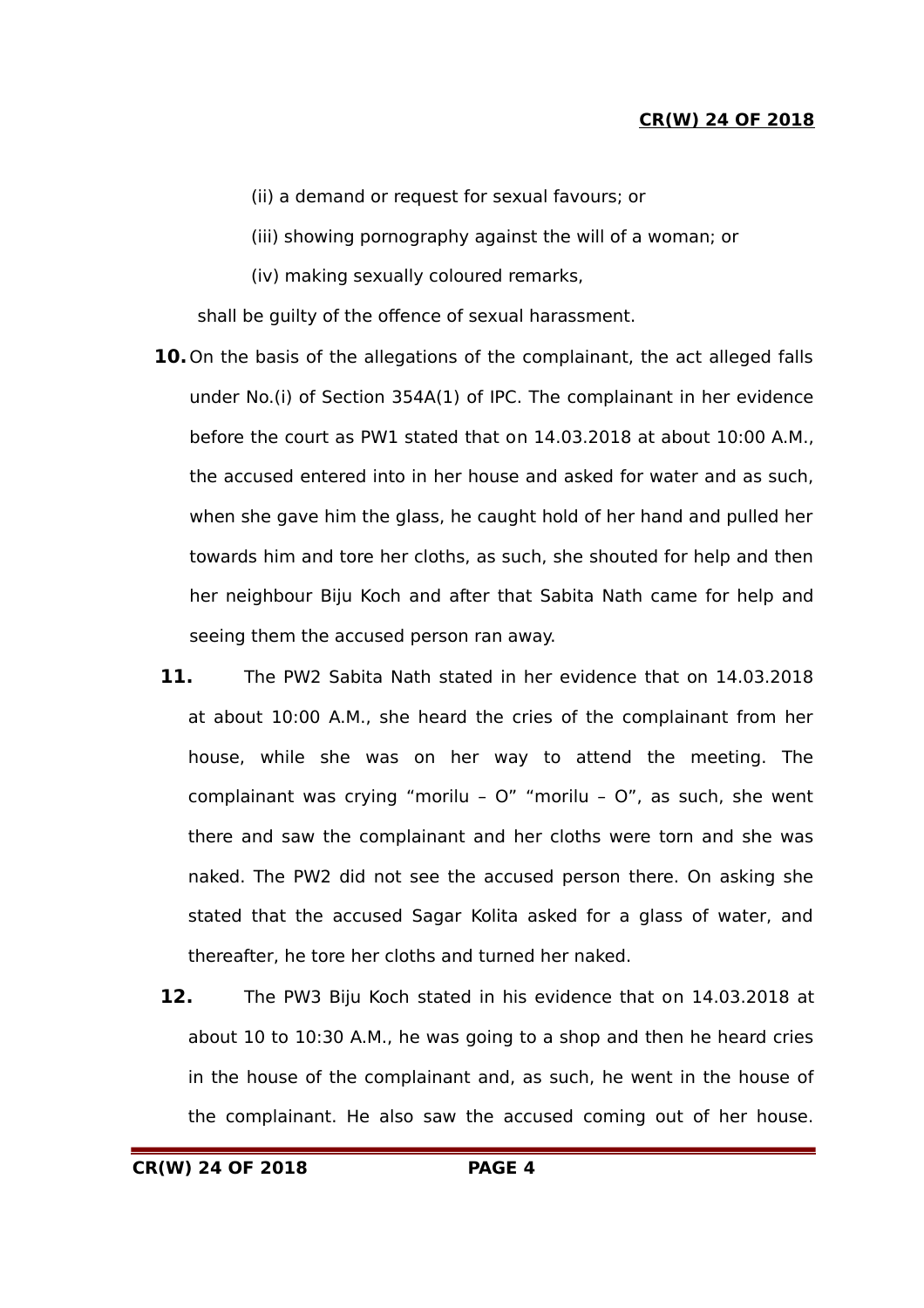When he asked the complainant, she told him that the accused misbehaved with her and tore her wearing apparel.

- **13.**The PW4 Bipul Nath stated in his evidence that on the day of the incident, he was working in the house of Satradhar Nath, whose house falls on the backside of the house of the complainant. He was cutting bamboo. He heard the voice of the complainant shouting "morilu-omorilu-o, basaok, basaok" after that he did not do anything, but again he heard the same cries, as such, he went to her house and by that time no. of people gathered and he asked them, what was the matter. The complainant told him that the accused came to her house and asked for water and then he came in and tore her clothes and grabbed her and when she shouted, the accused fled away. Biju Koch, Sabita Nath and some other people were present when he went to the house of the complainant.
- **14.**Although the complainant alleged that Sabita Nath and Biju Koch came hearing her shouts, but from the evidence of Sabita Nath, it can be known that she did not see the accused on the place of occurrence and she was informed by the complainant that the accused committed the offence. From the evidence of Biju Koch, it can be known that he heard the cries of the complainant and, as such, he went to the house of the complainant and saw the accused coming out of her house and thereafter, on asking the complainant informed him that the accused misbehaved with her and tore her clothes. As such, it can be known that neither PW2 nor PW3 saw the accused committing the offence and they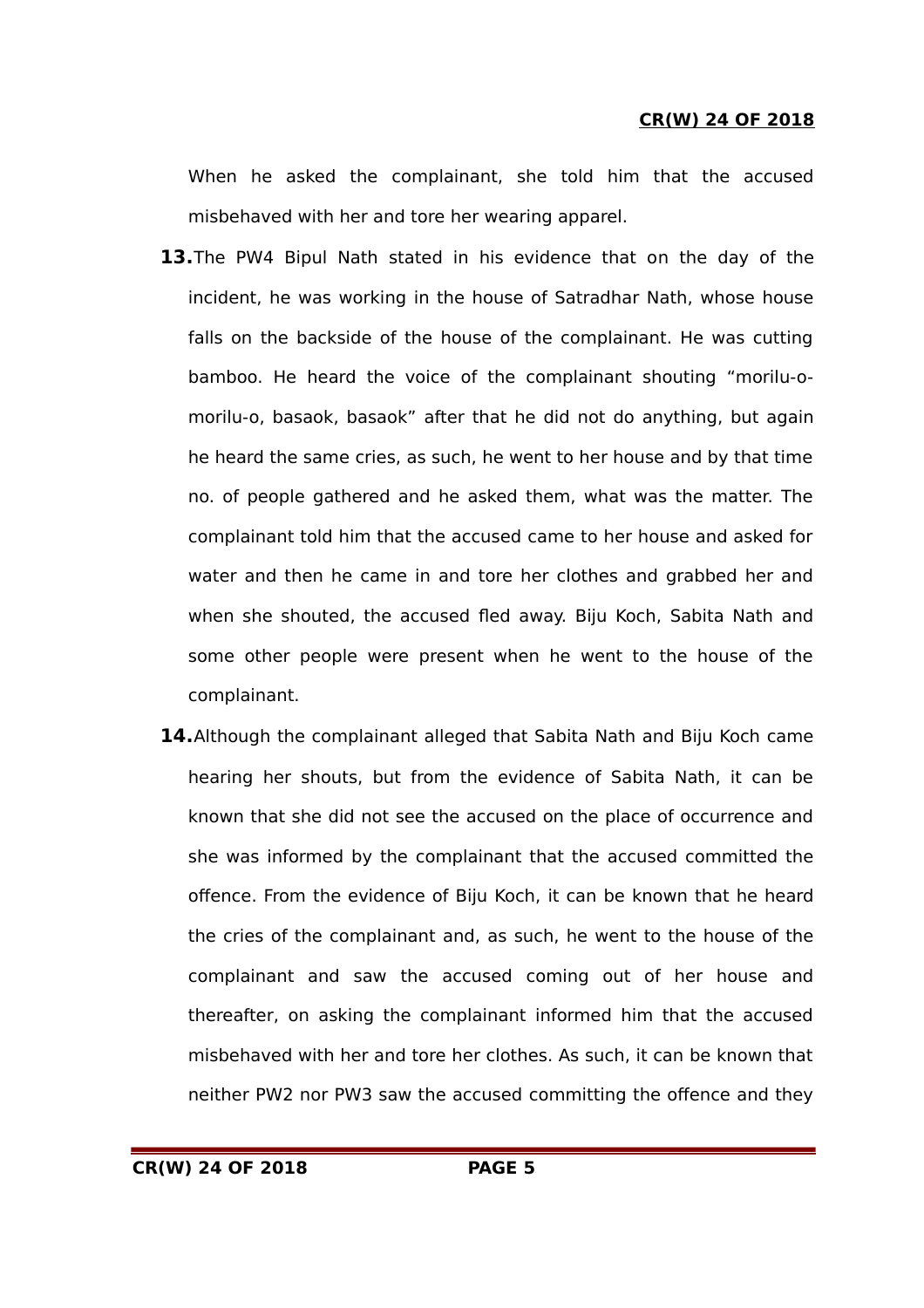were informed by the complainant only. The PW4 also was informed by the complainant that the accused committed the offence. Hence, it can be seen that only PW3 saw the accused coming out of the house of the complainant and on the basis of the said evidence alone the accused cannot be held guilty. More-so when the PW4 Bipul Nath admitted in his cross-examination that the daughter of the accused, namely, Anu Kolita lodged a rape case against him and that the complainant is a daughterin-law of his family. These facts raises several doubts as to the commission of the offence by the accused. The prosecution must be able to prove the guilt of the accused beyond all reasonable doubts, but in the instant case, from the nature of the evidences given by the witnesses, it cannot be held that the prosecution has been able to prove the guilt of the accused beyond all reasonable doubts.

**15.**Hence, considering the above, it can be held that the complainant has failed to prove the charge levelled against the accused under Section 354A of IPC beyond all reasonable doubts thereby making him not guilty under the said Section.

(**CONTD......)**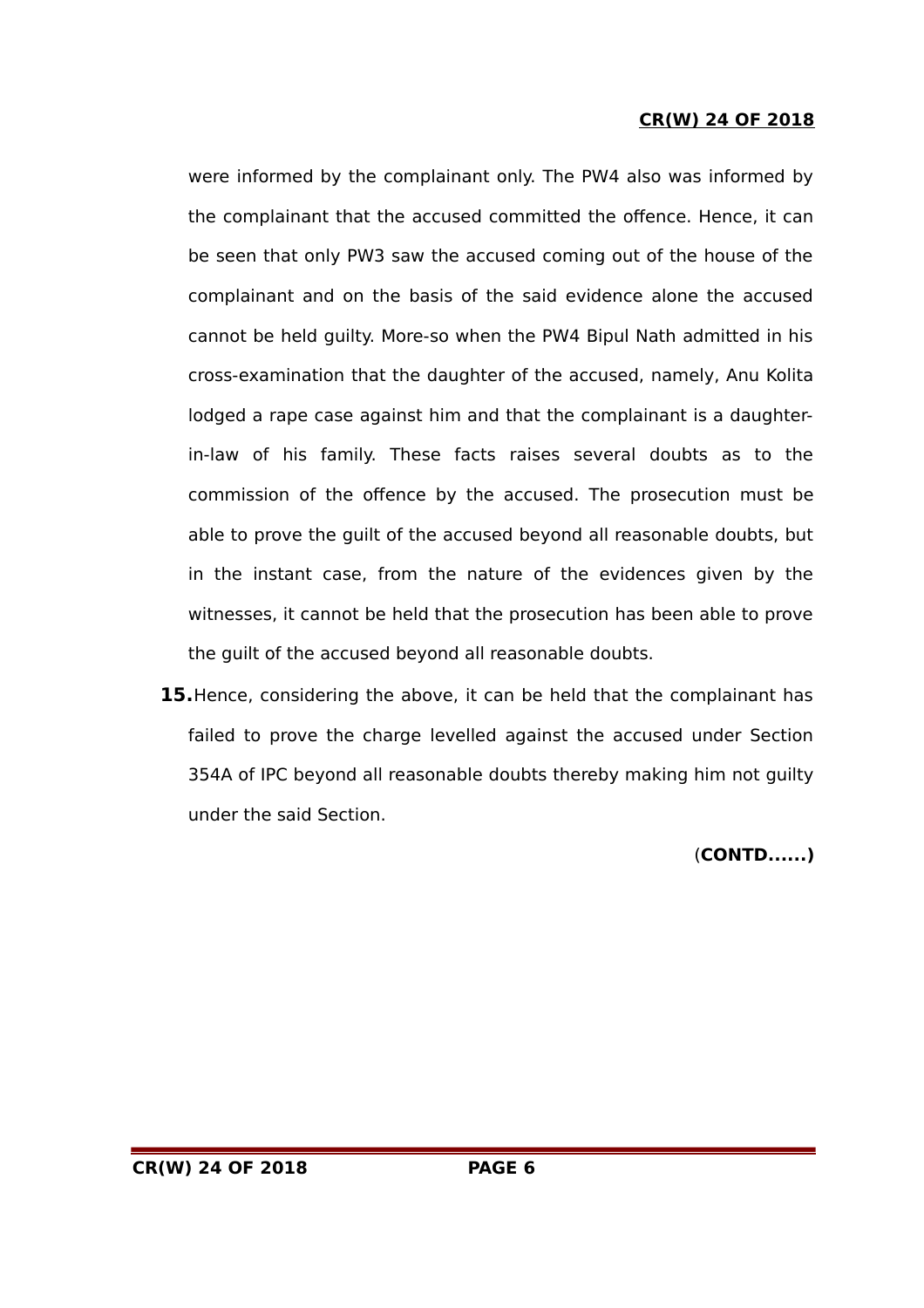# **O R D E R**

As this court finds the accused person, namely, Sri Sagar Kolita, not guilty of the offence u/s 354A IPC, the said accused person is acquitted of the charges u/s 354A IPC.

The accused person is set at liberty forthwith.

The bail bond is extended for 6 (six) months from today.

The judgment is pronounced in the open court on  $27<sup>th</sup>$  of February,

2020 and given under my hand and seal of this court.

 **(SMT. SWEETY BHUYAN) JUDICIAL MAGISTRATE 1ST CLASS** Lakhimpur, North Lakhimpur

Dictated & Corrected by me:

# **(SMT. SWEETY BHUYAN)**

JMFC, NORTH LAKHIMPUR

Transcribed & typed by me:

Kumar Gaurav (Stenographer)